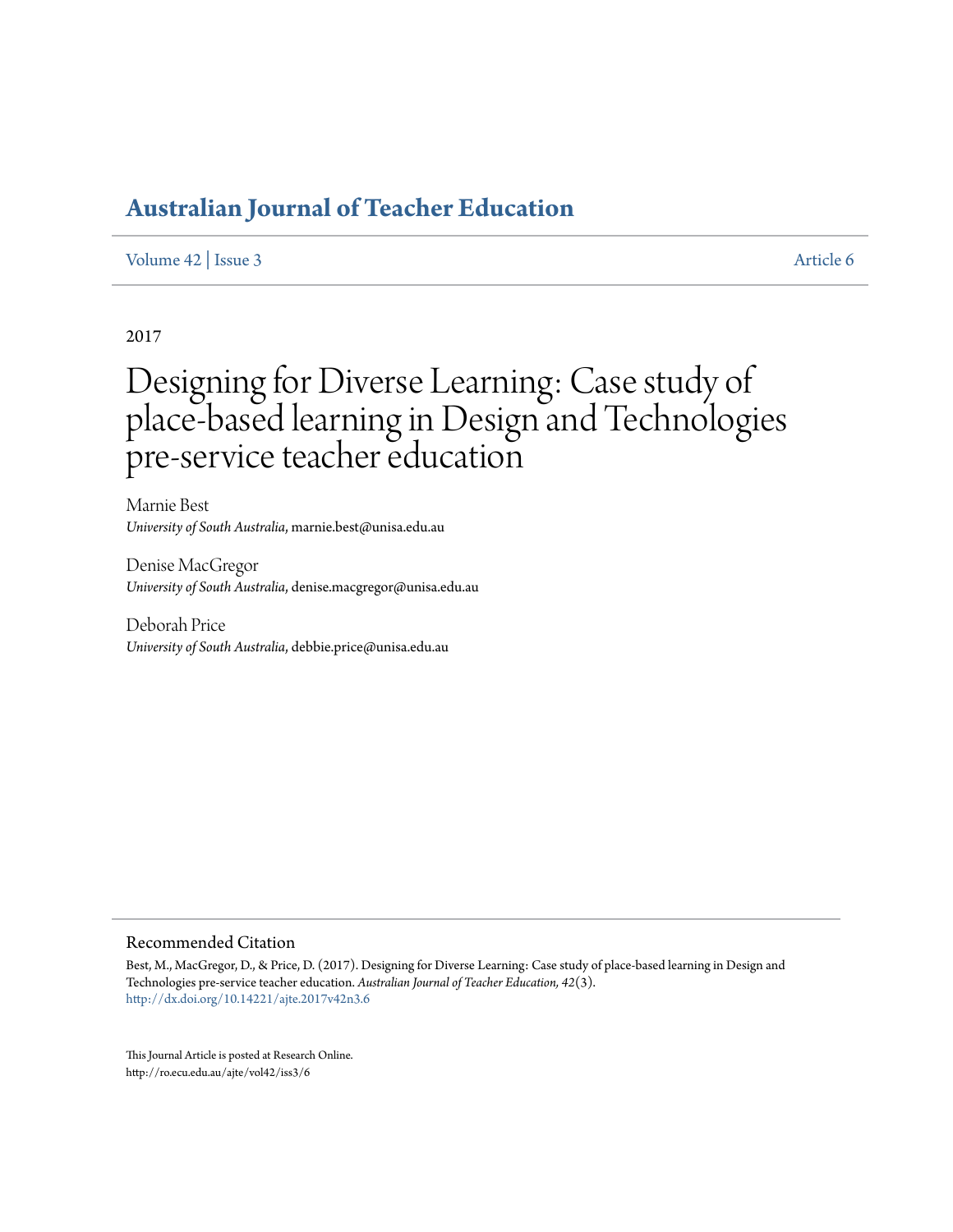# **Designing for Diverse Learning: Case Study of Place-based Learning in Design and Technologies Pre-service Teacher Education**

Marnie Best Denise MacGregor Deborah Price University of South Australia

*Abstract: Place-based learning experiences in Design and Technologies education connect people and place with design processes and products. Drawing on place-based learning, this case study shares the experiences of eight final year pre-service Design and Technologies education students from the University of South Australia as they collaborated with in-service teachers and learners within a secondary special education setting. This study reports on the design and development processes that pre-service teachers adopted to produce a sensory teaching resource to stimulate interaction, coordination and fine motor skills for students with diverse learning needs. Qualitative data, incorporating a survey and group design folio, were collected from pre-service teachers to capture how designbased decisions were influenced through place-based experiences. Findings suggest that place-based learning facilitated opportunities for meaningful educational and social connections between people and communities. Through engagement in an authentic special education context, place-based experiences enabled pre-service teachers to develop an enhanced sense of civic responsibility and valuing of communities and citizens at a local level. Importantly, engagement in place-based learning scaffolded a deeper and richer understanding of the role that education can play in supporting individuals and communities to create preferred futures. This study suggests that higher education place-based learning experiences are valuable in providing opportunities for Design and Technologies preservice teachers to foster knowledge, awareness and understanding of the relationship between design processes and products and the needs of people and place.*

# **Introduction**

Design and Technologies education provides experiences and skills required to engage learners in a rapidly changing world. Throughout this paper, Design and Technologies is conceptualised as a learning area which reflects an increasingly global and culturally diverse community where ideas, innovation and enterprise are central to the design and development of sustainable, socially responsible, preferred futures. In doing so, Design and Technologies education presents rich opportunities for user-informed design to connect people and place. Such an approach, referred to as place-based learning (Gruenwald, 2003), shifts traditional classroom boundaries and fosters authentic learning experiences in contexts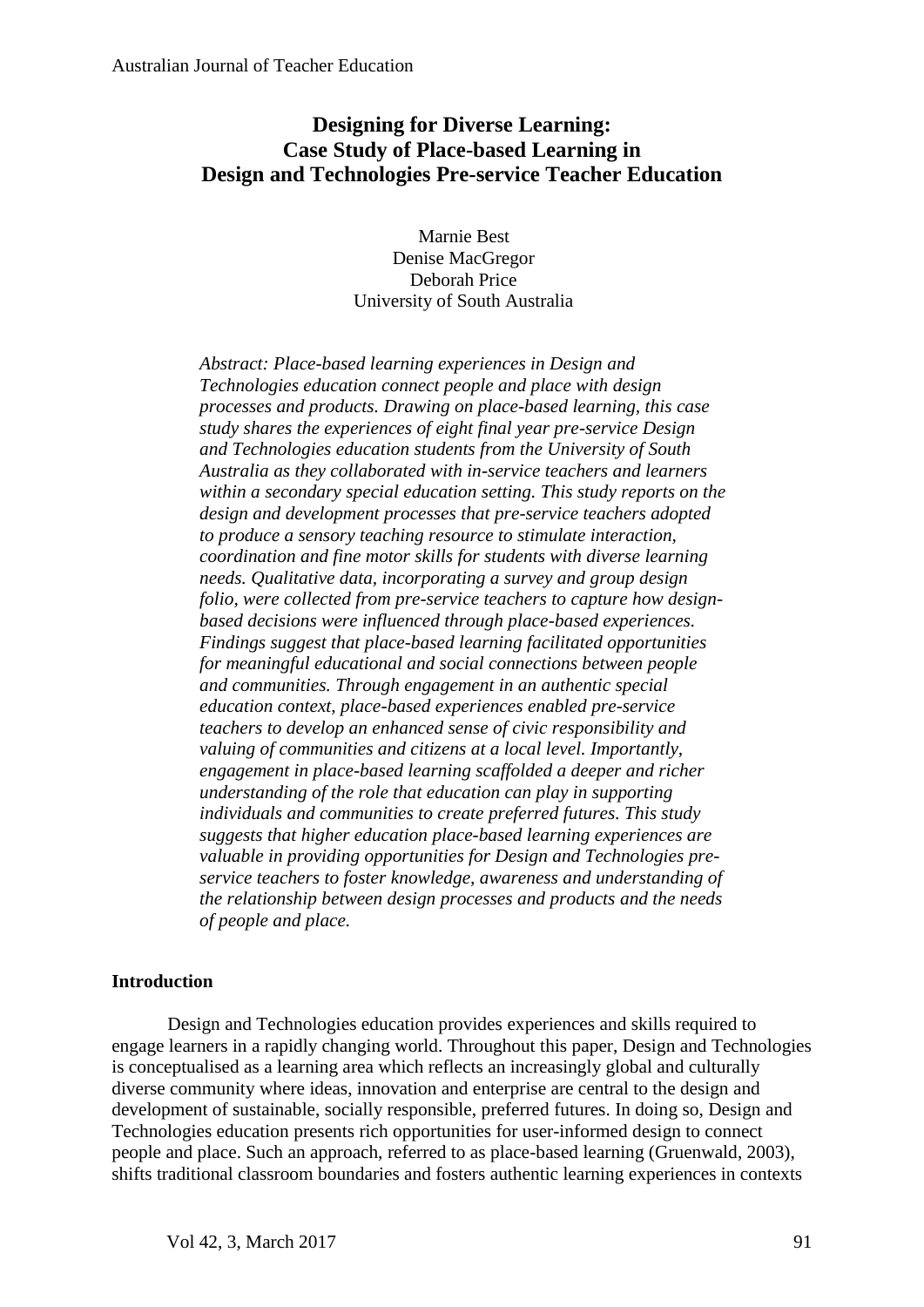beyond classroom walls (Best 2017; Smith, 2007). Core to place-based learning is the connection with 'place', that is, involving people in experiences that respond to community needs. The study reported throughout this paper challenges traditional approaches to education, highlighting the immense opportunities that are created when learning occurs beyond the classroom. Importantly, this research serves to illustrate the importance of authentically connecting people and place: connecting pre-service teachers with a special education setting to design appropriate, tailored and user-informed outcomes.

This paper begins with a description of place-based learning and the role it serves in actively connecting people to the environments in which they live. An overview of Design and Technologies education will follow, to highlight how user-informed design can broaden opportunities to foster knowledge, awareness and understanding of the relationship between design processes and products, and the needs of people and place. A case study, drawing on the views of eight pre-service teachers will be presented to demonstrate that through engagement with an authentic special education context, place-based experiences enable preservice teachers to develop an enhanced sense of civic responsibility and valuing of communities and citizens at a local level. This paper concludes with a discussion of how place-based learning experiences can be integrated in to Design and Technologies education to develop the capacities of pre-service teachers as informed, responsive and inclusive educators.

## **Place-based Learning**

Place-based learning is premised on the involvement of participants in experiences that meet identified community needs and in doing so, aim to have some 'direct bearing on the well-being of the social and ecological places that people inhabit' (Gruenwald, 2003, p.3). The application of place-based learning as a means to cross and strengthen traditional boundaries between school and within the community is not new. In fact, place-based education has a strong foundation, emerging from the works of Dewey who emphasised the importance of experiential learning that connects communities with students' lives, cultures and interests (McInerney, Smyth & Down, 2011). Such beliefs arose in 1954 when Dewey identified the significance of connecting learning opportunities with students' local communities through nature studies as a means to develop a sense of place. One of Dewey's major criticisms of the American educational system at that time was the apparent lack of connection or transfer between students' knowledge from outside of the classroom and into the classroom, or from school into the community. That is, Dewey (1959) argued that there was a disjuncture between 'real-world' contexts and learning within classrooms. In essence, Dewey (1938) contended that truly authentic learning required students to engage in realworld activities, solving real-world problems.

Authentic learning experiences enable pre-service teachers to interactively connect with real-world and meaningful experiences (Smith, 2002a; Snape & Fox-Turnbull, 2013). This is reflected in Australian and international curriculum frameworks where authentic learning experiences and practices have been emphasised through constructivist teaching approaches. Like constructivism and experiential learning, place-based learning experiences connect contexts, people and places with purposeful learning (Gruenewald, 2003). As Smith (2002b, p.586) describes, the purpose of place-based education is to 'ground learning in local phenomena and students' lived experience'. Such a view has been echoed by a number of contemporary researchers including McInerney, Smyth and Down (2011, p.6), who for example, have argued that place-based learning serves to 'authorise locally produced knowledge'. Place-based learning aims to (re)connect people at a local level (Gruenewald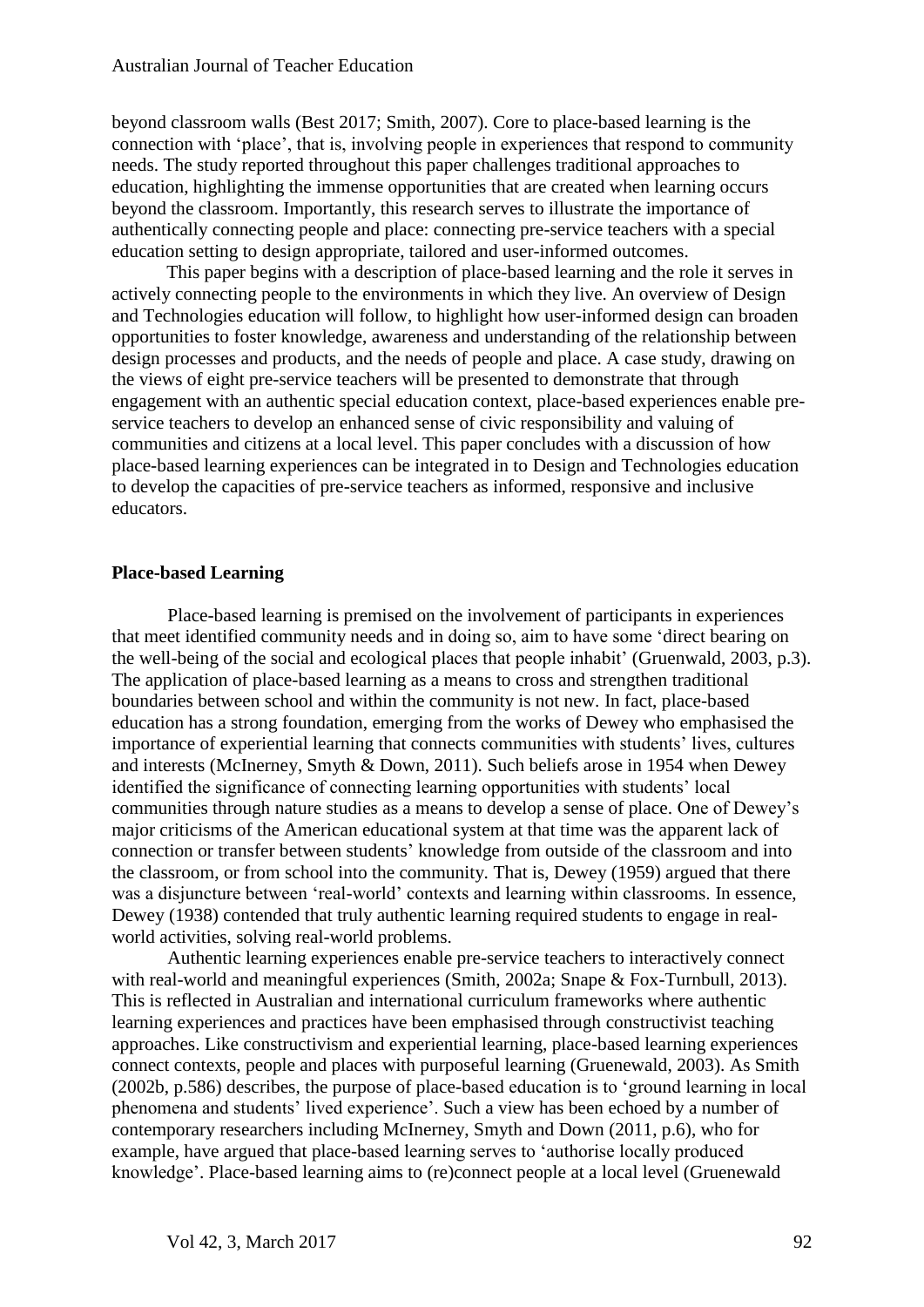2003; Grunewald & Smith, 2008; Sobel, 2004; Smith, 2002a). In doing so, it supports learners to develop skills and dispositions such as the ability to critically reflect, to work effectively both autonomously and collaboratively, to problem solve, to learn from each other, and to be open to new ideas (Gruenewald & Smith, 2008; Zuber-Skerritt, 2002).

Definitions of place-based learning have varied, however Smith (2002a) has defined place-based education as real-world problem solving, where students are engaged through identifying school or community issues they wish to investigate or address. In doing so, they are scaffolded to become 'creators of knowledge rather than the consumers of knowledge created by others' (Smith, 2002a, p. 593). Such a view is not dissimilar to Sobel (2004) who positions place-based education around the notion of using local communities and environments as a base from which to teach across learning areas. He further highlights the hands-on and real-world learning that connect people and place, engaging students as active, contributing citizens.

There is little argument that learning is maximised when it is meaningful and connected to students' lives and interests (Best, Price & McCallum, 2015; Snape & Fox-Turnbull, 2013). However, place-based learning is more than connecting and valuing what can be collaboratively learnt at a local level; it involves nurturing communities to foster social and economic growth. Bowers (2006) suggests that engagement in place-based learning experiences enables participants to revitalise and reinvest into their communities, developing their capacity as responsible and caring citizens. Mirroring this view, Gruenewald (2003, p.3) has argued that 'place-based pedagogies are needed so that the education of citizens might have some direct bearing on the wellbeing of the social and ecological places people actually inhabit'. Given that learning occurs amidst social and dialogical exchanges (Best, Price & McCallum, 2015), place-based learning experiences can facilitate rich and meaningful reciprocal connections between schools and wider communities (Resor, 2010; Gruenewald, 2003; 2005; Powers, 2004).

McInerney, Smyth and Down (2011, p.5) position the concept of place as 'a lens through which young people begin to make sense of themselves and their surroundings'. It is though this lens that they develop relationships and social connections, where they gain a sense of community and the capacity to live within society (McInerney, Smyth & Down, 2011). Moreover, participation in learning experiences that reflect real-world problem solving develops a learner's sense of 'agency and collective capacity' where they are afforded opportunities to positively influence their community contexts (Smith, 2007, p. 192). It has been argued that place-based learning loosens the barriers between schools and wider communities, with Smith (2002a) noting the participatory role that community members can have in classrooms, and likewise, the participatory role that students can have in communities. Such immersion across community and school contexts has been linked to community well-being and sustainability (Best, 2016; Smith, 2002a). From this perspective, place-based education is arguably a fundamental approach in strengthening students' connections to others and to the communities in which they live (Smith, 2002a). For some students, engaging with their wider community can enhance their sense of belonging (Best, 2016; Gannon, 2009; Smith, 2002a) and serve to 'overcome the alienation and isolation that is often associated with modern society' (Graham, 2007, p.378).

Core to place-based education is the experiential approach that positions the learner at the centre of the educative process (Smith, 2002a). Therefore, embedding authentic learning experiences within the curriculum requires teachers to respond to the changing needs of teaching and learning (Snape & Fox-Turnbull, 2013). This is particularly relevant for the learning area of Design and Technologies, where student learning centres on the need to critically and creatively learn about and engage with traditional, contemporary and emerging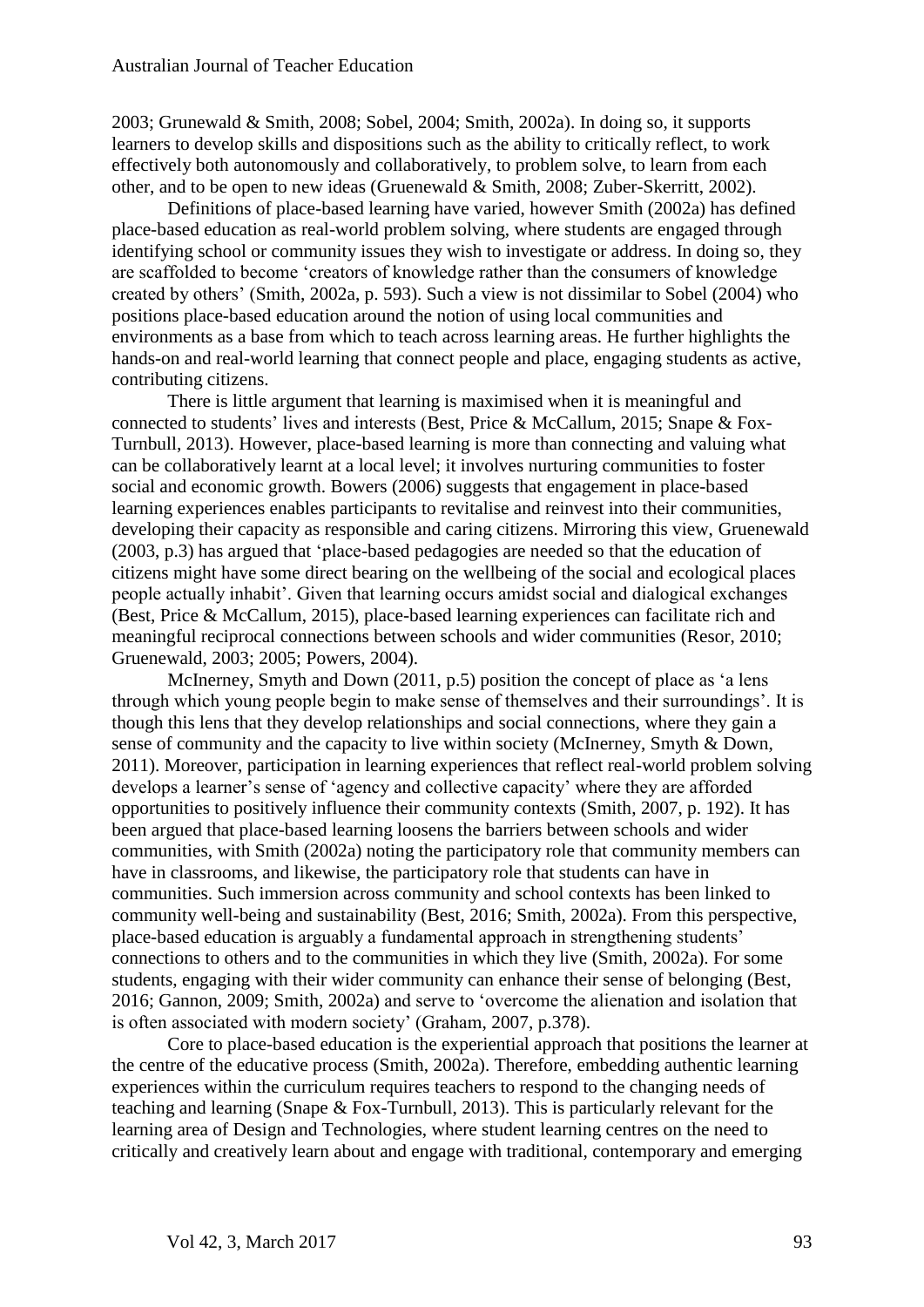technologies (Australian Curriculum, Assessment & Reporting Authority [ACARA] 2012; Best & MacGregor, 2015).

Key to authentic learning experiences, particularly in Design and Technologies education, are students participating in real-world collaborative practice (Snape & Fox-Turnbull, 2013). Authentic experiences in Design and Technologies education should be founded on rich contexts (real-world), social construction (connected to communities, societal beliefs and understandings), meaningful connections (with mentors, experts in the field) and student engagement (through motivational and engaging educators) (Snape &Fox-Turnbull, 2013). If we therefore consider technology to be 'invention by design' (Ministry of Education, 2007), then we must provide students with opportunities to think and design in critical and creative ways which enable them to respond to real-world needs and wants.

Through providing pre-service teachers with meaningful and purposeful teaching and learning experiences, they develop a greater capacity for interpreting and adopting similar approaches in their own planning and teaching practices. In embracing the unique nature of the school context and the diverse needs of students, this paper is broadly guided by Gruenewald (2003), Smith (2002a) and Sobel's (2004) conceptualisations of place-based learning. Given the complexities of connecting a special education setting with Design and Technologies pre-service teacher education, this paper contends that there is a distinct relationship between place-based learning and user-informed design: that is, individual needs and contextual settings serve to inform how pre-service teachers connect people with place.

### **Supporting Diverse Learner Needs through Place-Based Learning in Design and Technologies Education**

Place-based learning in pre-service teacher higher education aims 'to support dialectical and relational understanding of what goes on between the sensing, meaningmaking person and the environment in which they find themselves' (Mannion & Adey, 2011, p.36). Fieldwork and place-based learning opportunities have been foregrounded as influential in providing pre-service teachers a richer understanding of the educational needs of students with diverse needs. These needs include (but are not exclusive to) those experiencing disability, learning difficulties, sociocultural, socio-economical, gender, identity or isolation due to geographical location. Such first-hand experiences and connections between space and place challenge curriculum, pedagogical and assessment initiatives. Each of which have been primarily dictated by adult stakeholders making decisions based on perceived benefits to the students (Price, 2016). Research suggests that providing forms of fieldwork for pre-service teachers within their discipline areas better prepares them for working effectively in diverse settings (Hourigan, 2007). We posit that Design and Technologies education is of no exception.

Design and Technologies is central in characterising and transforming communities, societies and cultures, 'yet its place remains obscure in learning institutions, government policy and in the public mind' (Petrina & Hansen, 2010, p. 12). As we live in an increasingly technological world, place-based learning experiences provide opportunities to foster meaningful educational and social connections to schools, their communities, people, and culture. As a consequence, these connections can facilitate a deeper and richer understanding of the wider communities in which schools and universities are situated.

The capacity building nature of place-based learning is central to Design and Technologies education which strives to sustain communities and society by producing independent, capable and critical thinkers. As Barlex (2011, p.9) has described,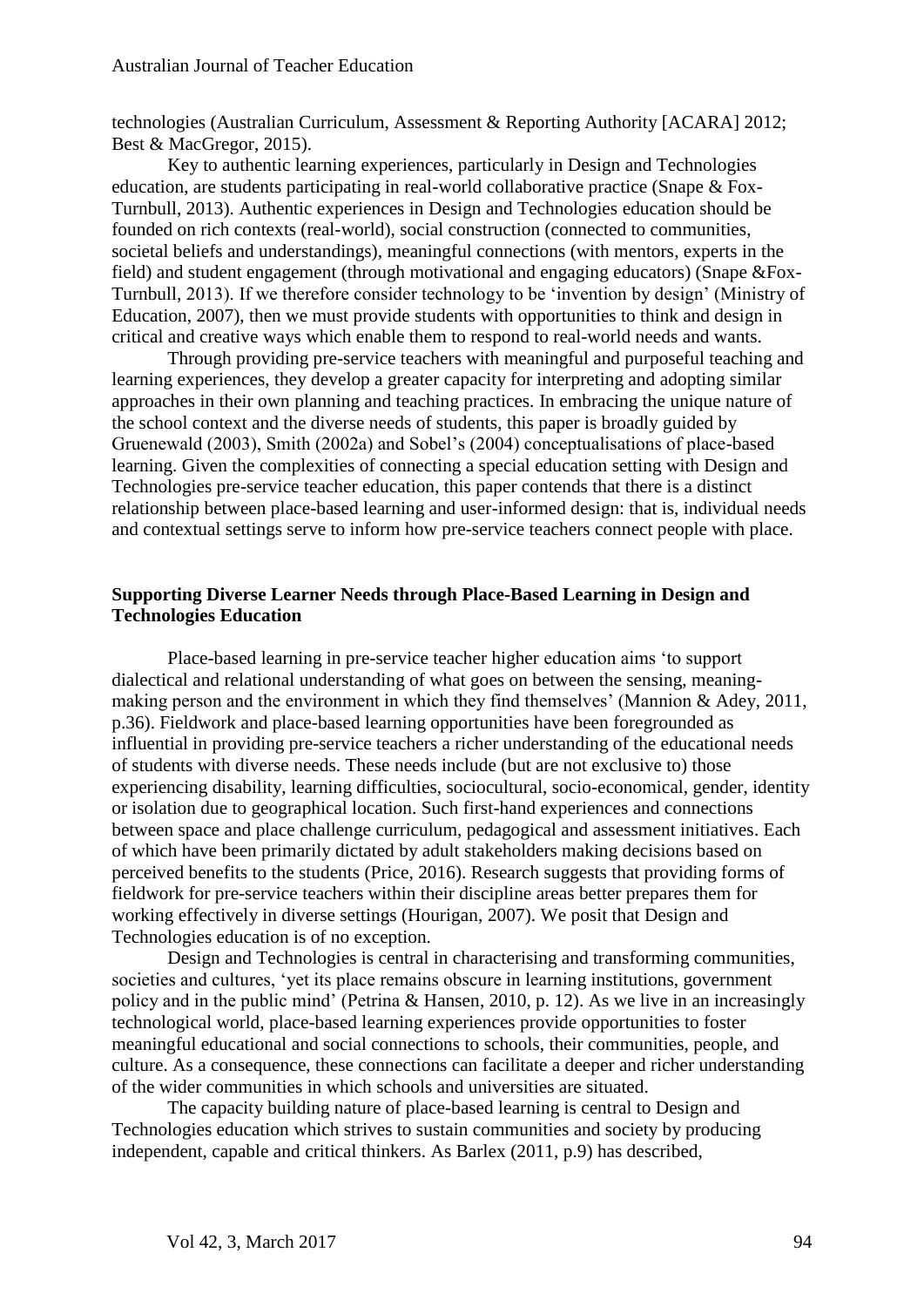*Design and technology is unique in the school curriculum in that it poses pupils with practical challenges to which there is no single 'right answer' and require creativity and technical competence. This develops self-esteem and self-efficacy, a can do approach which sees the world as a place of opportunity where people are not at the mercy of their surroundings.*

With this in mind, and underpinning a central tenet throughout this paper, we argue the 'hands on' nature of Design and Technologies education and the experiential approach to place-based learning are complementary in providing meaningful and purposeful teaching and learning experiences.

Fundamental to Design and Technologies education is the process of designing, or as Barlex (2011, p. 10) describes, 'the act of generating, developing and communicating ideas for products, services, systems and environments in response to user needs and wants and/or market opportunities'. Within this definition is the understanding that designers must adopt, adapt and apply new knowledge which addresses a particular design task, audience or situation (Barlex, 2011).

Design and Technologies education often involves students creating artefacts based on their proposed designs (Best, 2017; Best & MacGregor, 2015). Yet, beyond school, we often find that objects are rarely designed by those who actually make them (Barlex, 2011). Although we could argue that this creates a disjuncture between the processes of designing and making, incorporating place-based practice provides real-world design scenarios. In doing so, learners are afforded purposeful opportunities to design and develop responses to real-world needs and wants. Barlex (2011) has argued that design tasks, and indeed the way such tasks are framed by educators, must both hold worth and meet the needs of the user for which the idea or artefact was designed. Awareness of the end user should inform the design of an artefact, and this, we argue, provides a valuable opportunity for integrating place-based learning experiences with diverse student needs.

The notion of inclusive design highlights diversity across the population, rather than focussing on particular groups, such as those with a disability alone (Newell & Gregor, 2002; Nicholl, Hosking, Elton, Lee, Bell & Clarkson, 2012). Such an approach recognises and responds to individual difference, such as abilities and desires (Nicholl et al., 2012) and enables designers to respond in a more inclusive and informed manner. As Price (2015) advocates, a focus on student capabilities rather than deficits advances inclusion initiatives. While Nicholl et al (2012) have suggested that inclusive design practices can position the user within the design process to facilitate an authentic experience, they caution that many such examples fail to authentically capture the needs of the user. For example, they suggest that many students' understandings of the 'user' are conveyed by others, where students 'embellish or decorate the surface of a routine product such as a bag or box' (p. 931), rather than designing for, or with, the specific needs of the user. For this reason, it is imperative that place-based learning draws on authentic experiences to capture the true essence of people and place. In achieving this, higher education plays a significant role in equipping pre-service teachers with place-based thinking and principles which underpin Design and Technologies education.

Further to this, Florian and Spratt (2013) contend that teacher education programs must equip prospective teachers to be reflective practitioners who possess skills and strategies that are responsive to diverse learner needs. Findings from Sharma and Sokal's (2015) study, investigating pre-service teachers' attitudes, concerns and teaching efficacy to teach in inclusive classrooms, recommended pre-service teacher courses address the sourcing and usage of resources appropriate to inclusive classrooms. We advance this recommendation to suggest that pre-service teachers, particularly those with specialist skills, may be in a position to design and develop individualised and meaningful teaching resources appropriate for the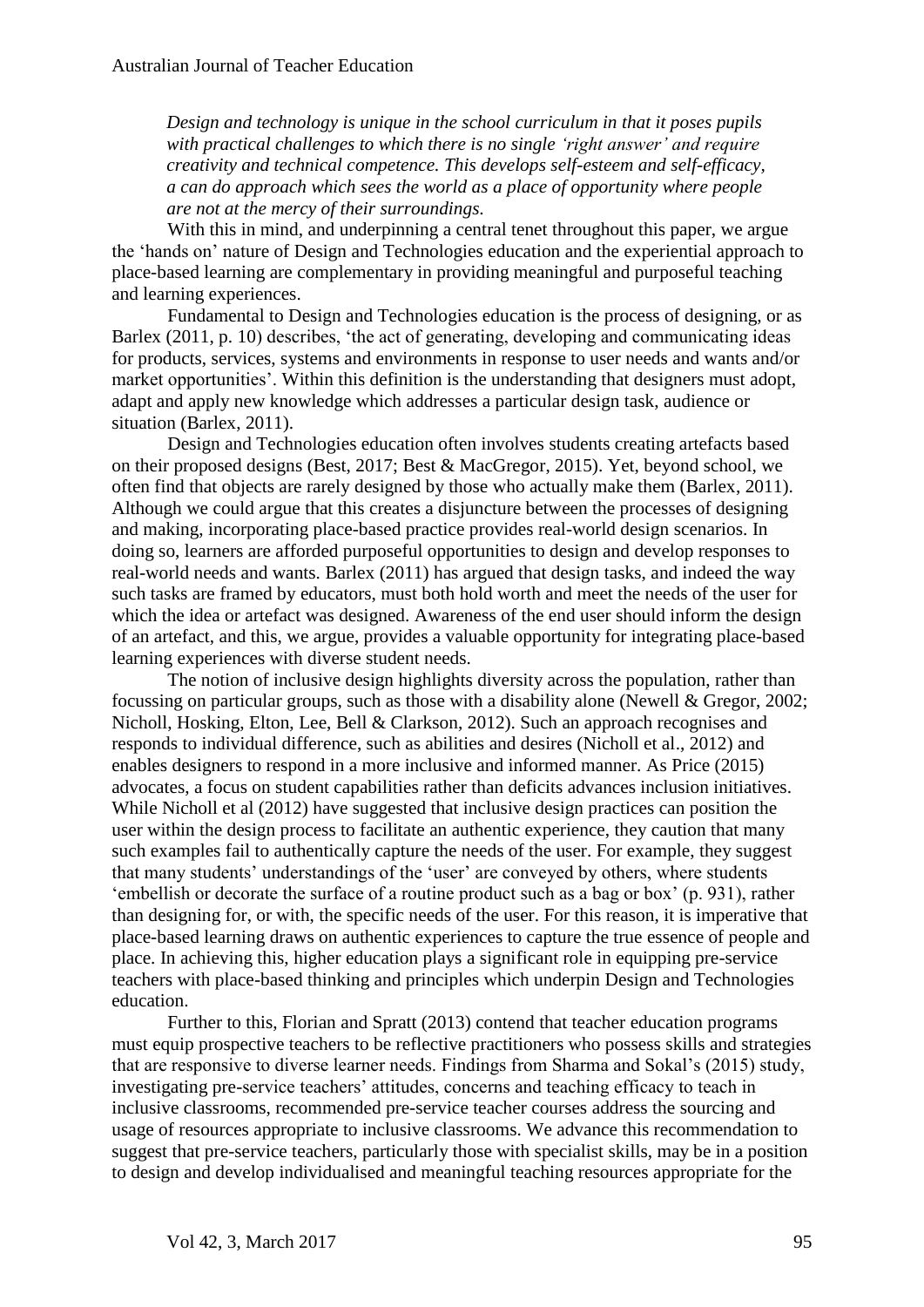diverse needs of learners within their own classrooms. We therefore suggest that place-based learning experiences in Design and Technologies education provides considerable opportunities to further pre-service teachers' understanding of, and responsiveness to, diverse learners' needs. In doing so, there is increased provision for more tailored teaching and learning experiences.

As tertiary educators, there is a commitment to improving the educational outcomes of pre-service teachers and ultimately, the students they will teach. Subsequently, this drives one beyond the boundaries of traditional teaching spaces and into wider local and global communities (MacGregor, 2012). Opportunities for collaborative and knowledge rich learning experiences for pre-service teachers can occur through place-based learning experiences that are embedded within higher education course content. The application of place-based learning provides an authentic means to cross and strengthen the boundaries between a university and wider the community. For pre-service teachers specialising in Design and Technologies education, these experiences can also facilitate the meaningful integration of discipline specific knowledge into community settings, inclusive of members' diverse needs.

# **The Study**

The University of South Australia is one of few universities within Australia to offer a specific four year undergraduate Bachelor degree within the area of Design and Technologies education. Pre-service teachers specialise in either Secondary Design and Technologies or Secondary Food and Textiles. The Design and Technologies education courses are shaped by issues of environmental, cultural and human concerns. Current Design and Technologies education course content and assessments provide pre-service teachers with theoretical, practical and conceptual understandings as it relates to their specialisation. Pre-service teachers undertake four Professional Experience practicums in both primary and secondary school settings throughout their degree, with a specific focus on Design and Technologies education, to develop their educational practice, pedagogy and philosophy. In addition, preservice teachers complete an Inclusive Education course in the third year of their degree, which aims to develop inclusive professional approaches to meet a diverse range of learner needs including disability, learning difficulties, sensory needs, and language and communication disorders.

This paper focuses on a Design and Technologies education course provided through the School of Education at the University of South Australia. The course was offered to final year Design and Technologies pre-service teachers. The elective course, titled *Technology by Design*, aimed to engage pre-service teachers in a range of place-based learning experiences that provided the opportunity to link with and build upon learning from previously studied Design and Technologies courses, in addition to the Inclusive Education course. In particular, throughout the Design and Technologies courses completed prior, pre-service teachers were scaffolded, through theory and practice, to actively question, critique and create new knowledge and responses to issues, rather than passively accepting existing understanding and ways of doing. In doing so, this study aims to explore how pre-service teachers drew on previous learning in order to apply, transfer and adapt their skillsets to an authentic community context. More specifically, this paper unpacks how pre-service teacher education can utilise place-based learning to authentically inform user-centred design.

The place-based learning experience that is central to this study involved eight final year Design and Technologies pre-service teachers working as a small group to produce an outcome to meet a community need. The pre-service teacher cohort consisted of six females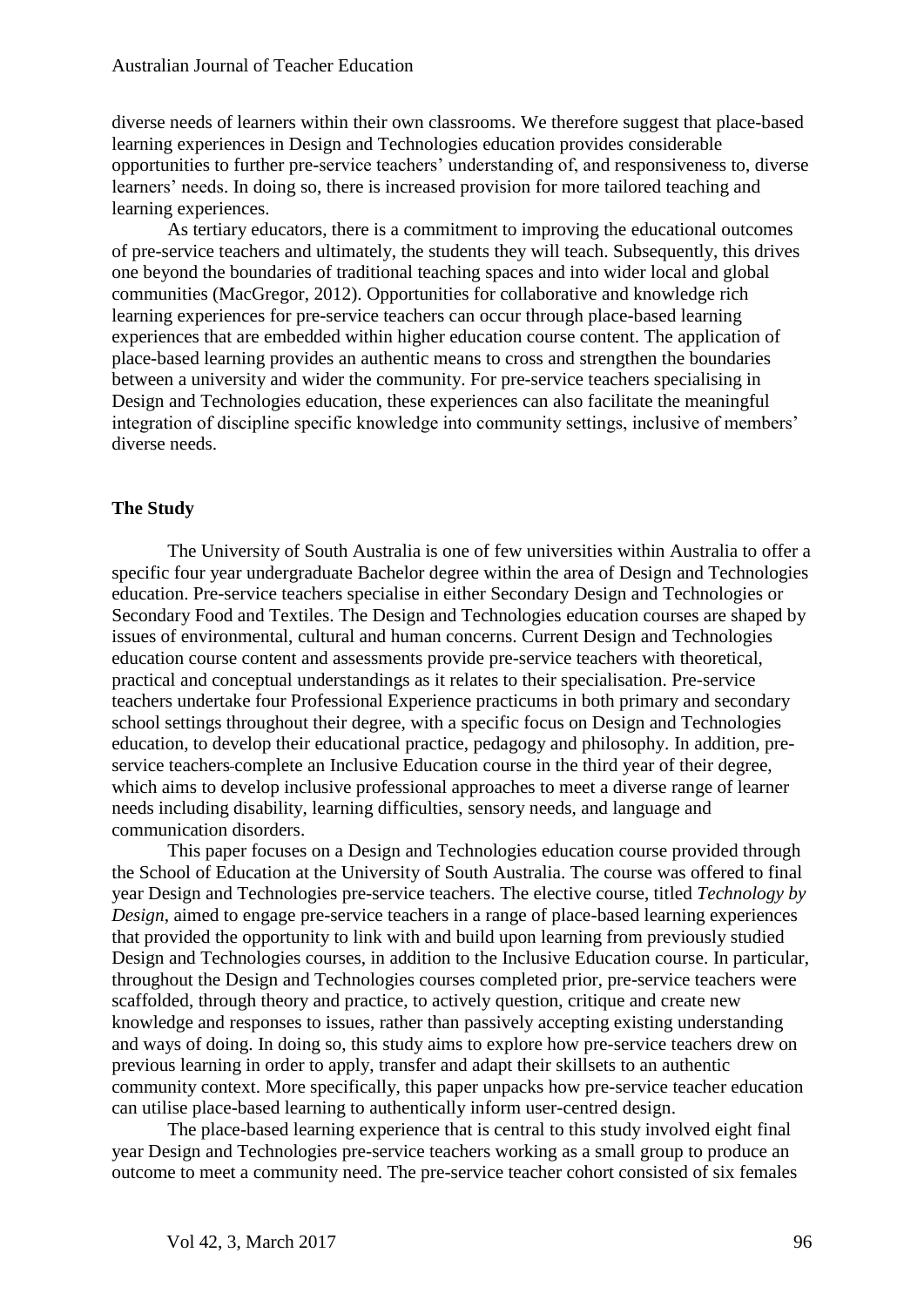and two males, aged between 21 and 26 years. The community participants in this study were an in-service special education teacher, a deputy principal and ten secondary students with diverse learning needs. The special education school was based in metropolitan Adelaide, South Australia and the students who attended the school experienced varied intellectual disabilities and complex additional needs including sensory, social, emotional, behavioural and coordination. The school's principal approached the university to invite collaboration with Design and Technologies pre-service teachers. The identified community need involved pre-service teachers collaboratively designing and producing an indoor sensory teaching resource with staff members and students to stimulate interaction, improve hand eye coordination and the fine motor skills of students. Given the unique and diverse needs of learners, collaboration and co-design of the sensory artefact was primarily undertaken with teachers who advocated on the students' and school's behalf. Pre-service teachers visited the school throughout a fourteen week period to familiarise themselves with the educational context and community, observe and interact with students, and to discuss and modify their plans with staff. Pre-service teachers also visited the South Australian Special Education Resources Unit to gain a deeper understanding of the types of resources that could support the students' learning needs.

The school's need emerged from a number of students who were identified on the Autism Spectrum. As teachers at the school explained, sensory experiences were an effective approach in calming students and enabling them to interact with different materials. Following a number of discussions and school visits, pre-service teachers engaged in various design and decision making processes to arrive at some possible outcomes to meet the identified needs of the students and their context. Connected to a university assignment, the design task for the place-based project stated:

*Working in a group, your task is to collaborate with an identified stakeholder to develop a Design and Technologies based outcome linked to a project that may serve to engage school students, staff and/or members of the wider community. Individually, you will need to keep a log of all school visits. Log entries must clearly document what tasks were undertaken and by whom. Log entries will also need to include weekly progress reports and highlight any new learning that occurred. The design folio will outline the processes of investigate, design, produce and evaluate that were implemented to facilitate the development of your outcome.*

Qualitative data were collected from eight, final year Design and Technologies preservice teachers who were involved in the place-based learning project. Data were collected through two methods: a qualitative survey and analysis of the pre-service teachers' collaborative design folio. The survey was administered during a university workshop and was designed to gather information regarding the pre-service teachers' feelings prior to and after involvement with the project, their emerging understanding of diverse learner needs, how design-based decisions were influenced through place-based experiences, and how such an experience may inform future inclusive and responsive practice in Design and Technologies education. A design folio, collaboratively developed by pre-service teachers, documented the processes that they engaged with to conceptualise and create their sensory artefact. More specifically, the design folio was structured around the Australian Curriculum: Design and Technologies Processes and Production skills of investigate, design, produce and evaluate to document ideas, designs and product-based outcomes. In brief, the design folio was organised to capture the processes of:

- Investigate: Initial thoughts-questions; evidence of investigation/research; description of intentions; rationale behind ideas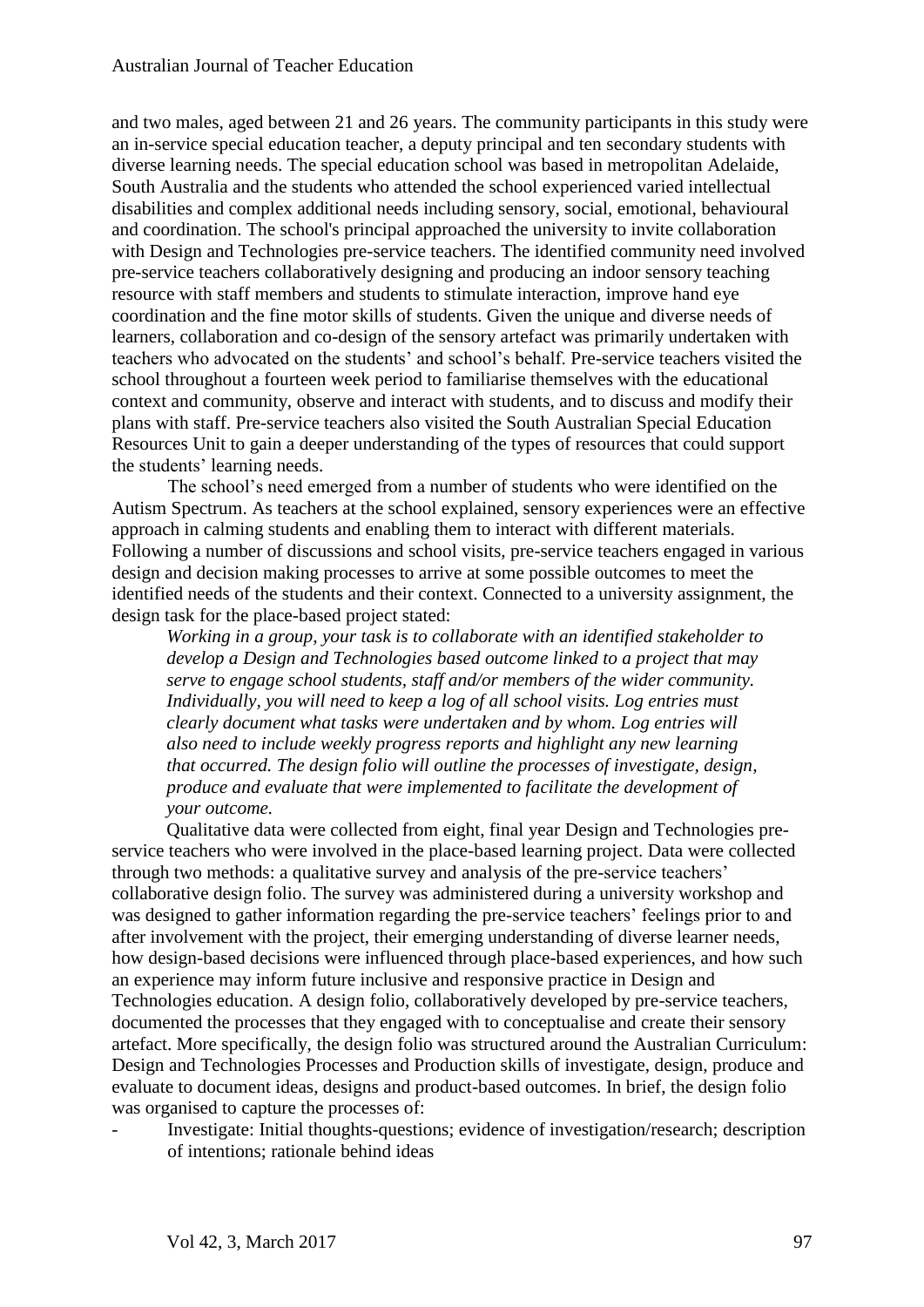- Design: Devise and document ideas, provide reasons for final choices; communicate ideas; sketches
- Produce: Work with materials; document process of making; discuss material and techniques used and reasons for choice; document safety considerations; evidence responsible resource management
- Evaluate: Reflect on product or outcome against criteria in Design Brief; reflect/critique the process used

The group design folio drew on annotated photographs to convey pre-service teachers' responses to the proposed design brief and to capture learning throughout the placebased experience. In addition, upon receiving the sensory artefact, students from the school sent a handmade card to the pre-service teachers, thanking them for their work and identifying what they liked about the newly acquired sensory artefact. Students' comments feature in the findings and discussion section below to portray the nexus between the design task, intended outcomes and those realised.

Given the situational nature of place-based learning experiences, case study methodology was utilised to position the context as an integral component in which the research was based (Cohen, Manion &Morrison, 2007; Gillham, 2000; Stake, 2006; Yin, 1993). The case study drew on qualitative data (Yin, 1993; 2003) and incorporated design folio analyses and a survey which was completed at the conclusion of the project. Analyses of survey data and the group design folio were primarily descriptive in nature and reflected perspectives and interpretations of designing for diverse learner needs. Pre-service teachers' qualitative responses were content analysed (Cohen, Manion & Morrison, 2007) with coding and interpretation based on thematically derived categories, as identified in the Australian Curriculum: Design and Technologies Processes and Production Skills, namely, investigate, design, produce, evaluate, collaborate and manage. Broadly coded categories, as well as code names (Lodico, Spaulding & Voegtle, 2010), aligning with the Australian Curriculum, were developed from an iterative, inductive and systematic process of examining and exploring the data. To facilitate content analysis of pre-service teachers' qualitative responses, data were thematically grouped and are detailed throughout the findings and discussion section of this paper.

# **Findings and Discussion**

As pre-service teachers identified and devised solutions to the design-based problems they encountered, they worked through technological processes that mirrored those documented in the Australian Curriculum: Technologies (ACARA, 2014). The first of these processes included design thinking, where through identifying, investigating and understanding the needs of the students, pre-service teachers were able to generate creative and innovative solutions. They were able to plan, analyse and evaluate their ideas to arrive at successful outcomes. The second of these processes included project management, where through working collaboratively, pre-service teachers developed the skills to manage their project from conception through to successful completion. Tasks were delegated amongst group members and timelines and material costings were developed. Successful communication (via face to face, email and telephone) between group members and the school staff was central to the project's success. Reflecting the design processes adopted by the pre-service teachers, the section which follows details a case study of place-based learning in Design and Technologies pre-service teacher education.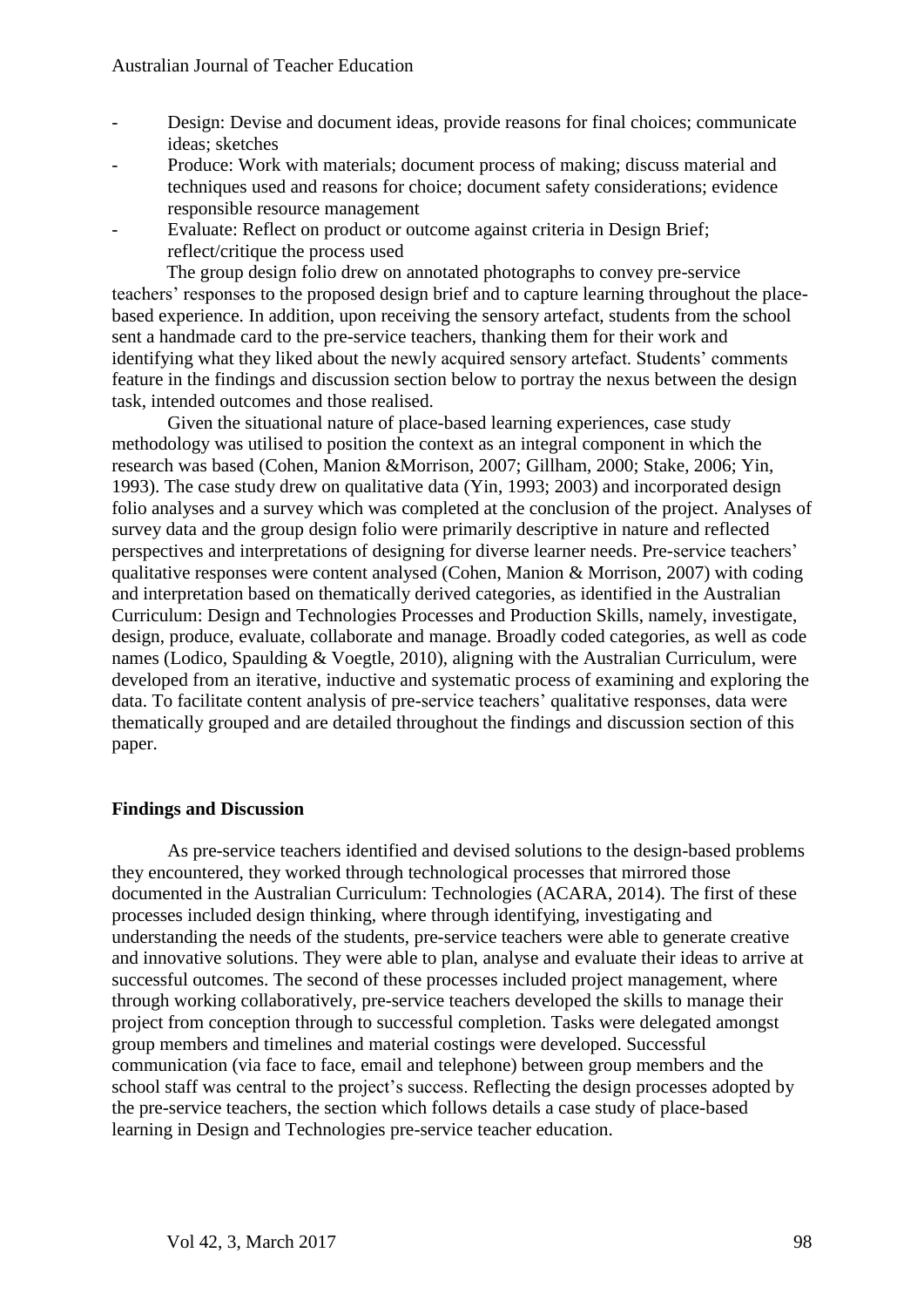#### **Investigate**

Aligned with authentic place-based learning experience and inclusive design practices, connection to a given context is paramount to designing and delivering user-informed outcomes. As Smith (2002a), and Snape and Fox-Turnbull (2013) have alluded, such an approach is pivotal in connecting to real-world and meaningful experiences. Initial phases of the investigative process involved pre-service teachers visiting the special education school to develop a sense of place. Not only was it important for pre-service teachers to gain contextual insight, but it was necessary to visualise the intended destination for their final sensory product and connect with the intended end-users of their design who were *'upper primary and high school students with severe additional learning needs, learning difficulties and/or disabilities'* (PST 1)*.* 

Pre-service teachers noted that through engaging with the community context, they '*learnt about the various aspects of the school's values, beliefs and teaching systems'* (PST 2)*.* Such an immersive process guided pre-service teachers' understanding that any potential designs needed to reflect the needs of both the school community and the students within, that is, *'all [students] are vastly different and cope with schooling differently. Some need special coping tools to stay calm or maintain a less stressful state'* (PST 3), while another pre-service teacher commented that '*the students are identified as having additional learning needs which means they are not socially or emotionally where they should be and therefore special considerations regarding these aspects must be made'* (PST 1)*.* A further pre-service teacher commented that some of the students *'like structure but get overwhelmed easily'* and *'there is a massive range in their needs, abilities and academic level'* (PST 1). Yet, pre-service teachers also connected with learners, noting the personal traits of the students for whom they were designing, describing the students they met as '*really friendly and really nice'* (PST 4)*.*  Developing connections with the community context through visiting the school on a number of occasions provided much needed understanding, as one pre-service teacher noted:

*After visiting [the special education school] on a number of occasions we had a greater insight in to the needs of their students which enabled us to begin our design process. We had a better understanding of what the students liked, what worked for them and what they already had to support them' (PST 1).* 

This process of active engagement is particularly important for a number of reasons: firstly, it provides genuine insight to the needs of the school and students, secondly, a connection between people and place is developed and thirdly, pre-service teachers gain valuable insight regarding the diverse needs of learners. Such insight is important given that students verified with a disability consist of 15-20% of the Australian student population (Department of Education, Employment and Workplace Relations [DEEWR], 2013). In particular, the real-world problem solving processes served to engage pre-service teachers through co-identifying a community issue they perceived as valuable (Smith, 2002a).

However, connecting with a genuine place-based setting was not necessarily comfortable for pre-service teachers who held limited experience working in special education schools. Although pre-service teachers generally commented that their initial visit to the school was *'a feeling of the unknown of what to expect'* (PST 5)*,* others voiced their enthusiasm and eagerness to expand their professional knowledge and experiences. As the following pre-service teachers commented:

*I actually have a strong interest in special needs education and so this site [school] visit really excited me. I was eager to see how students were learning and interacting in this particular environment compared to mainstream high school settings (PST 1).*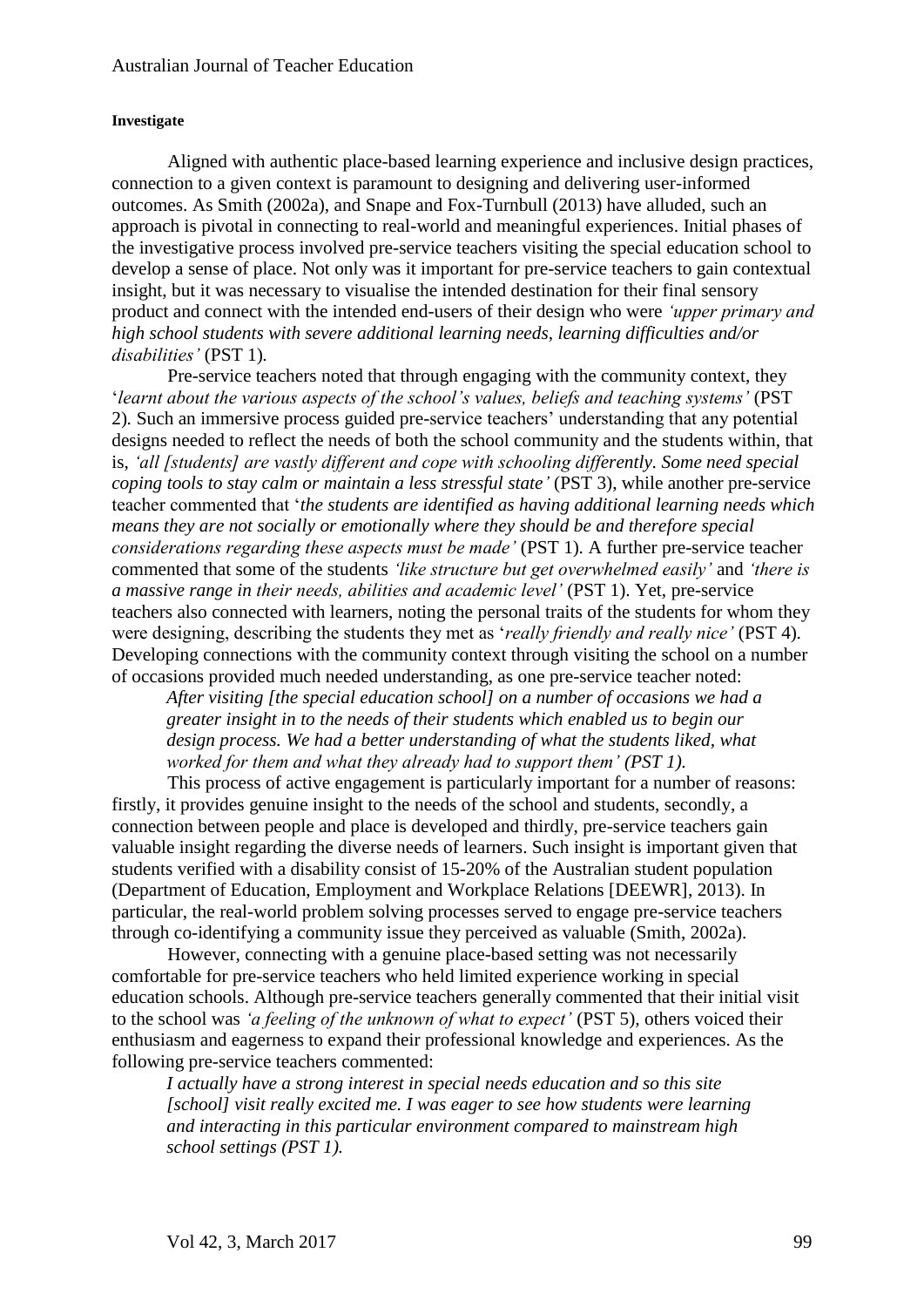*I had been to the [special education school] before so I knew what to expect. The staff are lovely, despite the challenging roles they are in. I knew this would be a rewarding and comfortable experience for me, and it was (PST 2).*

#### **Design**

In consultation with staff and students at the special education school, pre-service teachers decided to produce a sensory teaching and learning resource with a view to stimulating interaction and improving students' hand eye coordination and fine motor skills whilst accommodating sensory needs. Leading in from the investigation phase and throughout the design process, pre-service teachers researched and critiqued existing resources, considered a variety of potential artefacts and materials, and documented a range of possible design ideas. Further, several pre-service teachers visited a special education resource centre to broaden understanding and awareness of existing resources. Through exploration, pre-service teachers were provided with a deeper insight into the needs of the students they were working with. Such insight enabled pre-service teachers to engage with a rich, real-world design scenario, in which they were afforded purposeful opportunities to design and develop responses to real-world needs (Barlex, 2011; Best & McGregor, 2015). Following a period of investigation and initial critique, the pre-service teachers refined their focus to design an interactive sensory wall that consisted of three large panels containing tactile, colourful objects.

As the special education school was scheduled to relocate to new premises in the near future, the project brief required pre-service teachers to develop a design which could be transferred from one location to another. Given the secondary school age group of the students attending the special education setting, pre-service teachers were challenged to develop a sensory artefact, in this case, a sensory wall, which was '*engaging, bright, colourful and interactive* (group design folio) but '*not too child-like'* (group design folio)*.* In addition, analyses of the sensory wall group design folio revealed specific features the pre-service teachers had identified to avoid within their designs: *'dark/intense colours, dangerous, sharp or loose objects, or small objects which children can put in their mouths'* (group design folio). Further, staff at the special education school requested a number of design preferences: '*size must be 2.4m x 1.2m and feature moving parts (exploration to encourage movement), different textures, light/sound, mirrors, bells and whistles'* (group design folio)*.* As one preservice teacher commented, *'we made our design in consultation with the school. We made the design to match what the school wanted'* (PST 6)*.* Through engaging with student and teacher end-users, pre-service teachers initiated design processes which captured a particular design task, audience and situation (Barlex, 2011) to optimise their response to the specified design brief.

Working collaboratively, pre-service teachers initially brainstormed features which they considered appropriate for inclusion to the sensory wall. The pre-service teachers discussed possible ideas, before collectively deciding on a 'space' theme as they considered it to be *'timeless, not specific to an age, could be easily incorporated into lessons, and it will be easy to incorporate a lot of colours on to the wall'* (group design folio)*.* As pre-service teachers developed their designs, they simultaneously and methodically devised a list of required materials and accompanying budget estimate.

Upon developing a schematic design, pre-service teachers forwarded their designs to the special education school. Although the school's response was positive and the design somewhat well-received, staff at the special education school considered it *'a good idea, but we are worried that it might be easily dated, and would prefer something 'funkier''.* Based on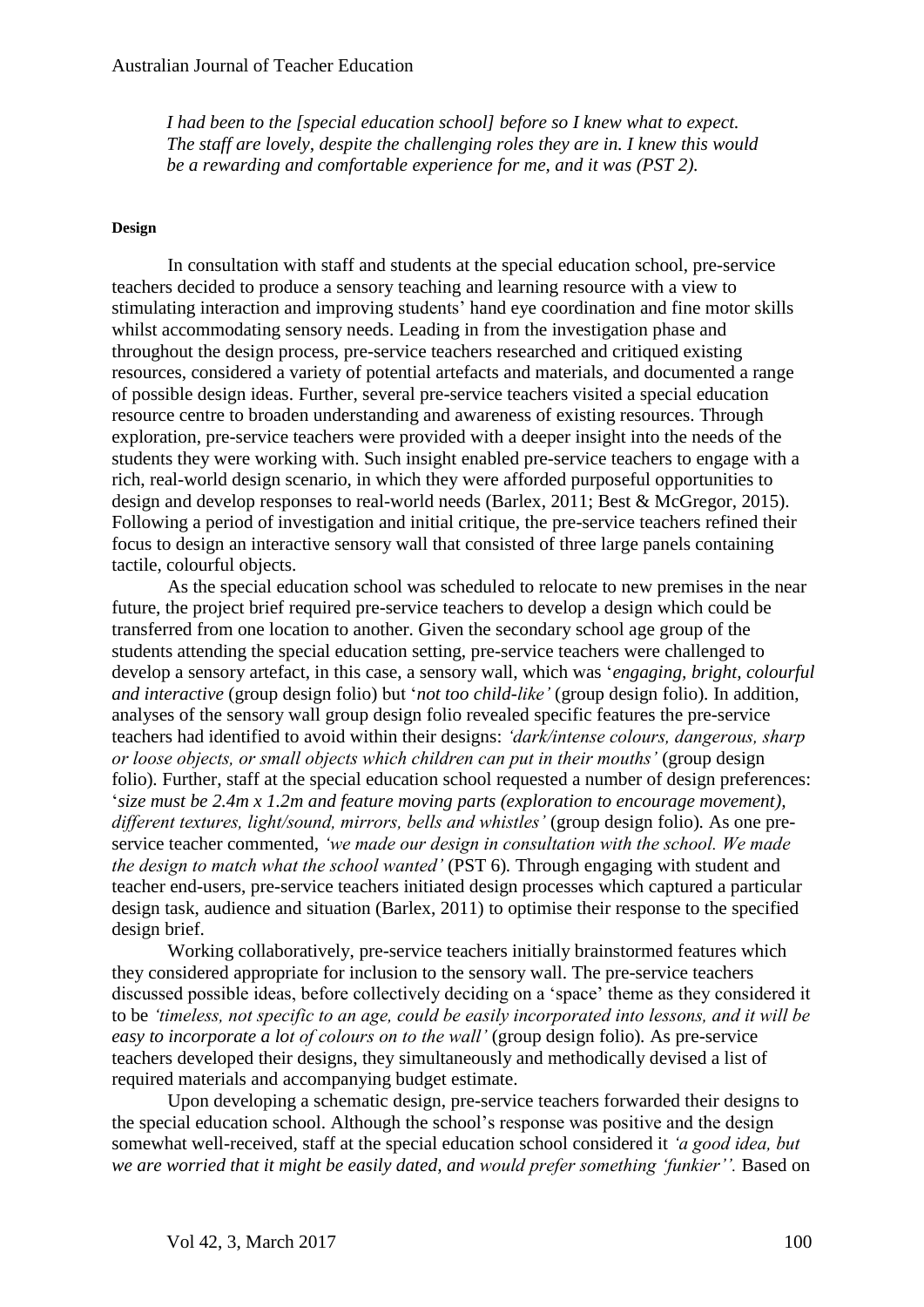the collaborative relationship between parties (Snape & Fox-Turnbull, 2013), and to suit the needs of the end-user, pre-service teachers redesigned their initial idea, deciding to move away from one large sensory wall, and toward three panels which would be defined with different colour schemes. Underpinning the decision to divide the wall in to separate panels better fulfilled the need for the project outcome to be transportable.

#### **Produce**

Throughout the producing phase of the project, pre-service teachers documented, with annotated photographs, the steps in creating their sensory wall. In doing so, they explained the reasoning behind their choices, evidencing the needs and wants of intended users, and placing them at the fore of their thinking. Such an approach aligns with the views of Nicholl et al (2012) who has argued that inclusive design practices position the user within the design process to facilitate an authentic experience. For example, pre-service teachers considered safety implications where they *'made sure that we used child-safe glue so that there was no risk concerning ingestion'* (group design folio)*.* Pre-service teachers were furthermore mindful that some students experienced physical challenges, and although they had intended to include a music box within their sensory wall design, they reassessed that *'a bigger handle which is easier to turn'* (group design folio) would be a more inclusive response to enable all students with access to the sound element. Such inclusive design moves away from targeting a particular population of students, to enabling access for all students wanting to engage with the sensory wall (Newell & Gregor, 2002; Nicholl et al., 2012).

Pre-service teachers creatively painted each panel with bright colours and carefully embedded a variety of tactile materials with each having a different sensory feel. Again, preservice teachers were conscious of the students for whom their project was designed and made the decision to *'place adhesive contact on the back of the mirror, so if it happens to break, all the pieces will stay together'* (group design folio)*.* Pre-service teachers worked well beyond their university timetables to ensure that the sensory wall was completed in time for both university assessment procedures and in accordance with the timeline negotiated with the school. Through participating in a learning experience that reflected a real-world problem, pre-service teachers fostered an authentic sense of agency and civic responsibility where they wholeheartedly engaged in an activity to positively influence a community context (McInerney, Smyth & Down, 2011; Smith, 2007).

#### **Evaluate**

Throughout the investigating, designing and producing processes, pre-service teachers evaluated and made judgments about the quality and effectiveness of their designed solutions. In analysing the pre-service teachers' evaluative comments within their group design folio, they commented that *'we are incredibly happy with the final outcome and hope that [special education school] is just as happy as with the final outcome as we are'* (PST 6)*.* Upon analysis of the thankyou card received by the pre-service teachers, this hope was realised through an overarching comment from the students at the special education school: *'we love our new sensory wall'.* Further, one student also commented, *'I like that the wall is full of surprises, some things make a noise, other things are soft to touch, I like everything about it!'.*

Pre-service teachers noted that place-based learning experiences can be complex when collaborating with a very busy school. That is, pre-service teacher communication with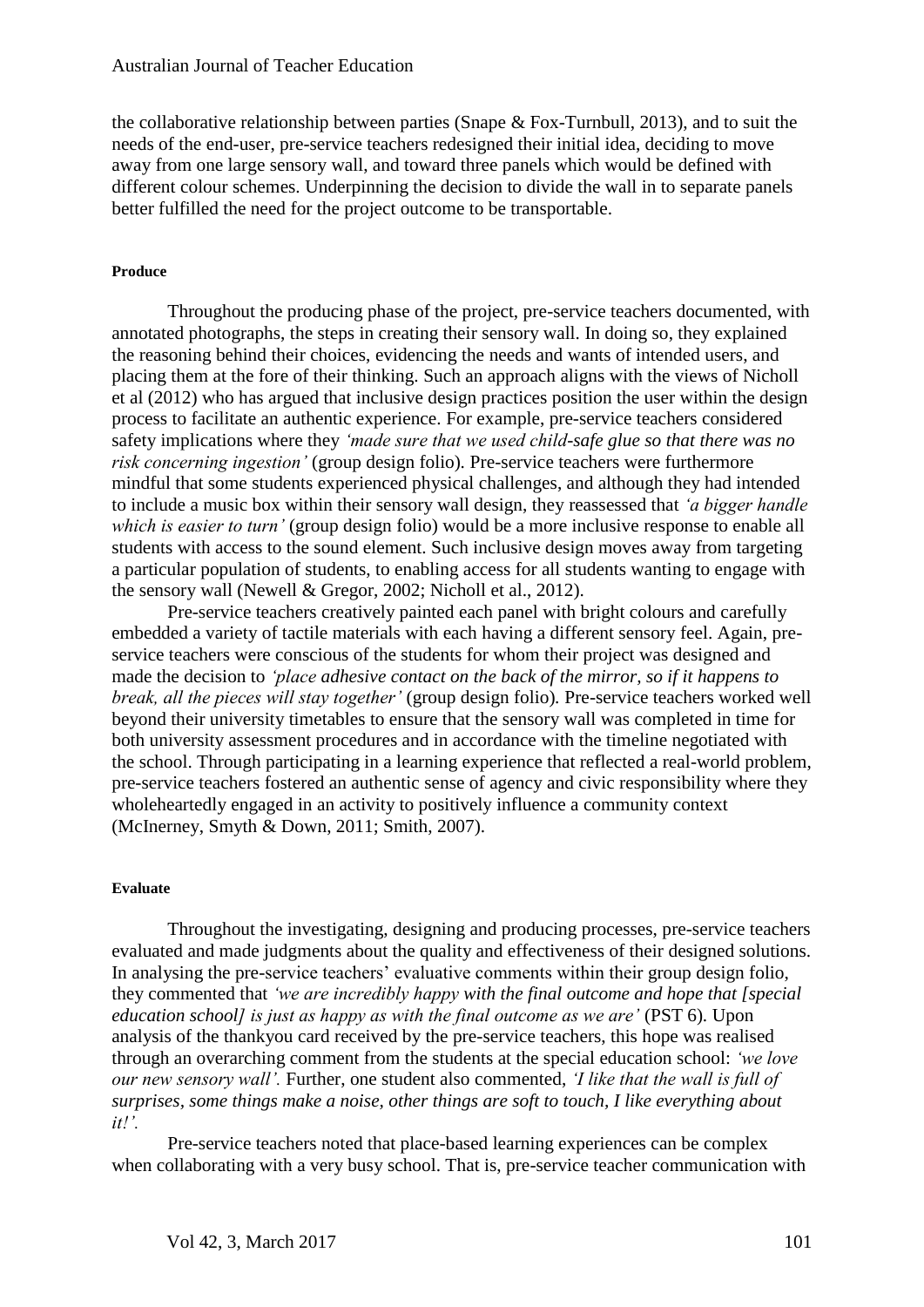the special education school needed to be negotiated around school hours due to the teaching commitments of staff. Pre-service teachers retrospectively documented the challenges they confronted throughout the production phase, detailing the nature of the challenge and how they worked to rectify issues. Given the pride the pre-service teachers had taken in the presentation of their sensory wall, they were particularly aware of aesthetic appeal. For example:

*The most significant setback that occurred was after gluing the faux fur balls on to the wall. As the glue dried it expanded and leaked out onto the wall. We were quite upset by this. Once the glue was dry we had to cut this off gently making sure not to ruin the wall and then we had to paint over the patches (group design folio).*

Almost contrary to the feelings of anxiety and apprehension voiced upon commencement of the project, pre-service teachers' feelings upon completion of the sensory wall were overwhelmingly positive. For example, *'I was very happy with the final product we produced and was pleased that the school was happy with their product'* (PST 6) and *'it felt good; it felt like we made a difference! It felt like it is something that could be used all the time'* (PST 4)*.* However, what also became evident was the pre-service teachers' personal investment and connection with the project and students. As one pre-service teacher explained, *'I felt nervous! I wanted the school to be as proud of the product as we were and I hope that it does meet the intended need'* (PST 3)*.* Analysis of the students' thankyou card to the pre-service teachers suggested that indeed, the intended need to stimulate interaction, coordination and fine motor skills for students with diverse learning needs had been met. One student from the special education setting, for example, commented *'my favourite thing is the music wheel, I really like hearing the music',* with another student who stated *'I like the buttons and that you can touch them to turn on the lights'*. The notion of physically interacting with the sensory wall was similarly highlighted by another student who wrote *'I like playing with the wire beads and looking at myself in the mirror'.* Through insights such as these, the relationships, sense of social connection (McInerney, Smyth & Down, 2011) and appropriateness of designed artefacts developed throughout the place-based experience are clearly evident.

Incorporating place-based learning experiences within pre-service teacher education courses enriches learning, not only within Design and Technologies, but across all aspects of professional practice, knowledge and experience. As one pre-service teacher's reflective comment highlighted:

*I learnt that whilst there is an overall need or a group of students – each individual has different wants and needs. This means it is important to consider having variations within the item that can allow for each individual to have their wants and needs met (PST 1).* 

The notion of inclusion and inclusive teaching permeated pre-service teachers' contemplative views with one noting, '*because all students have different needs and capabilities, it is essential to teach in different ways so that students have the chance to strive'* (PST 7)*.* The heartening nature of place-based learning experiences was further echoed through the following statement, '*just because the students have learning disabilities, it doesn't mean they can't be taught! We can [all] learn from this'* (PST 4)*.* While such insightful comments are humbling, it highlights the reciprocal benefit across communities, with perceptions of experiences invariably shaping teaching philosophy, pedagogy and practice. For example, through engaging in place-based learning, pre-service teachers developed their capacity to more appropriately and inclusively plan for diverse learners, with one pre-service teacher commenting that such an experience assisted them to '*better*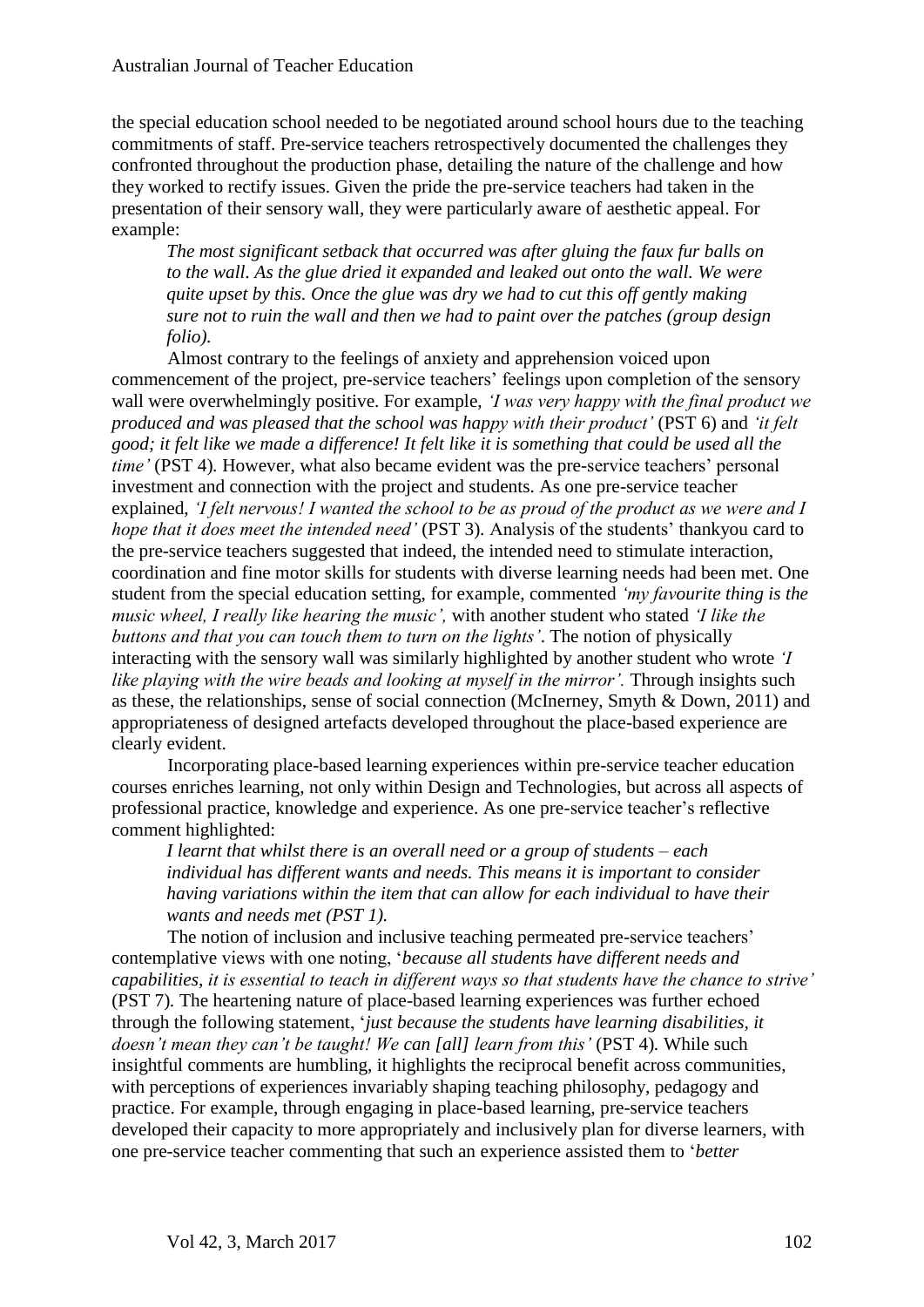*understand how unique and different students are, and this will allow me to know that different processes and planning are needed for these students'* (PST 8)*.*

Connecting pre-service teachers with diverse learners through the design and development of sensory artefacts has been the focus of this paper. Reflecting on the personal insights from participating pre-service teachers, such a meaningful learning experience has resonated throughout the participating university cohort. These findings challenge common perceptions that Design and Technologies education occurs solely within the confines of workshop spaces. As evidenced in pre-service teachers' comments, the learning area extends much further than this. For example, *'there are great opportunities for Design and Technologies to be included into special education or for students to participate in products created for special needs students'* (PST 3)*,* with another pre-service teacher commenting:

*Having skills and understanding in Design and Technologies presented us with numerous opportunities to develop a product that could support the students in your focus. Our textile skills enabled us to make appropriate decisions around selection and construction of materials. The challenges that we faced included ensuring that there was still a strong link between our knowledge and not just our skills (PST 1).* 

Likewise, another participant iterated similar points, *'there are massive opportunities for Design and Technologies that can have a special education focus. Like this assignment, finding a need (regarding special needs) and designing and creating ways to address these needs'* (PST 7)*.* And finally, *'simply realising that it's possible to link Design and Technologies in supporting special needs education is exciting and a great opportunity to develop more programs [courses] that can support these needs'* (PST 1)*.*

This paper has positioned Design and Technologies education as a powerful medium for connecting people and place. Although the seed for this university project was planted in an on-campus classroom, the learning stretched far beyond and provided a meaningful way for pre-service teachers to connect to wider communities and develop their capacity as responsive and inclusive educators. As one pre-service teacher explained, *'the biggest opportunity for us was the opportunity to give something back to the community and help others out'* (PST 6)*,* with another participant stating, *'as teachers, we need to focus on what students can do rather than on what they can't'* (PST 8)*.*

### **Conclusion**

This paper has focused on the authentic experiences of eight final year pre-service Design and Technologies education teachers as they engaged in place-based learning experiences to produce a sensory teaching resource for a special education setting. Findings from this study position place-based learning as a pedagogical approach to enable pre-service teachers to meet identified community needs, facilitate reflection on learning in context, gain broader and deeper understanding of user-centred design, and foster an enhanced sense of civic responsibility (Bringle & Hatcher, 1996). As pre-service teachers' comments conveyed, connecting with diverse learners through the design and development of sensory artefact furthered their understanding of diversity, inclusive education and inclusive design.

Significantly for higher education, and indeed, pre-service teacher preparation courses, this research suggests that place-based learning experiences present immense scope to enhance social justice and equity perspectives through engagement with place to inform practice. Although Sharma and Sokal (2015, p. 277) have argued that 'little is known about how to foster development of effective inclusive teaching practices', we suggest through proactively engaging with schools, teachers and students with diverse needs, opportunities for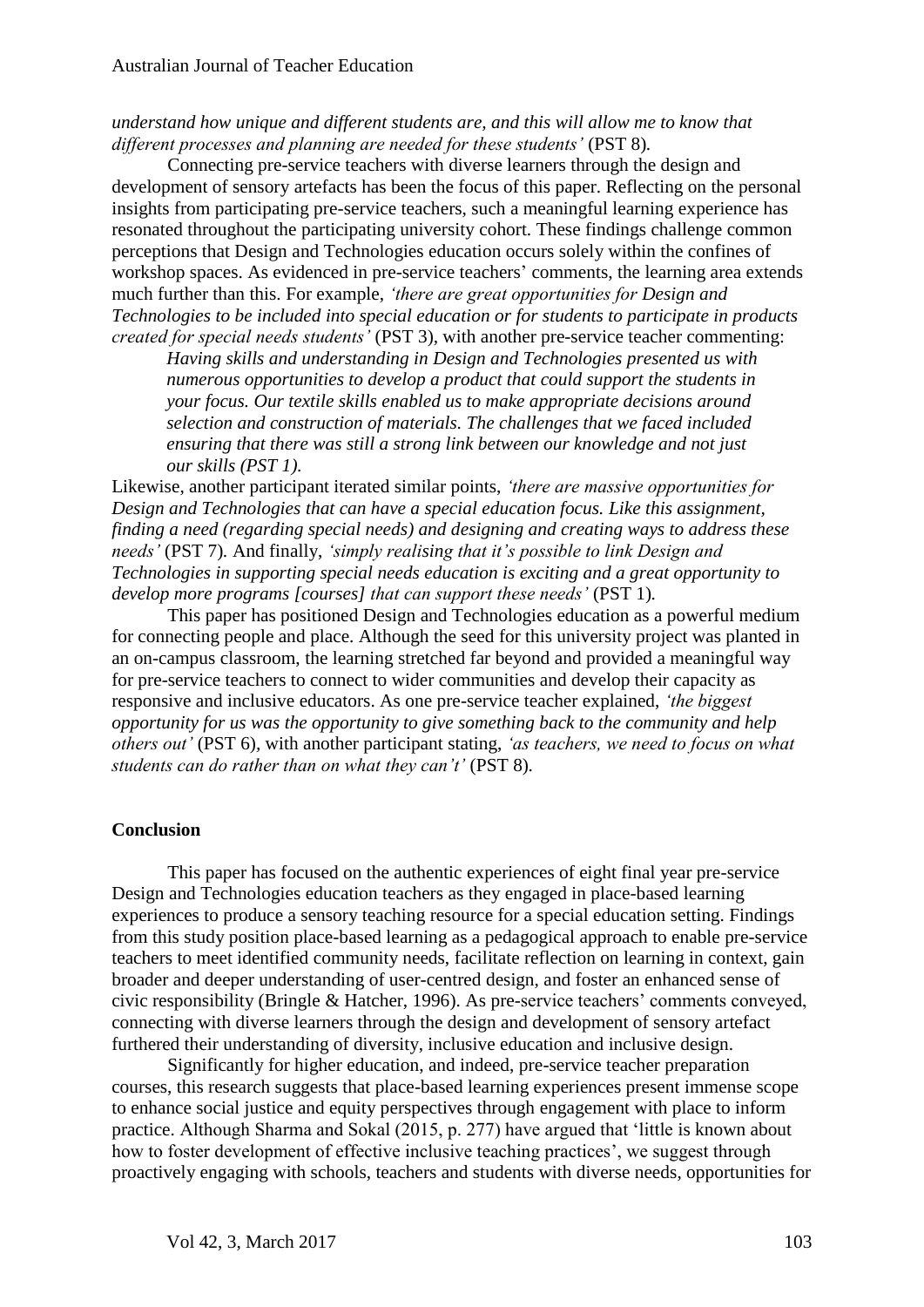valuable interaction and discussion arise. Therefore, positioning learning experiences within authentic learning contexts enables pre-service teachers to develop knowledge, skills and understanding of user-centred design, a term this paper has conceptualised in relation to generating informed designed outcomes for a particular need. However, in progressing this understanding, we argue that such a view can be extended by developing a user-informed teaching philosophy, practice and pedagogy which is responsive, inclusive and prioritises the needs and respective strengths of learners (Best, 2016; Best, Price & McCallum, 2015). To advance these findings, subsequent studies may benefit from capturing the perceptions of experiences from community members including parents/caregivers, students and staff, to develop greater understanding regarding the reciprocal benefits of place-based experiences. Engaging learners in the investigation, design, production and evaluation processes presents scope for further exploration. Although this study primarily focussed on the inherent benefits of place-based learning and the transferability of skills, understanding and knowledge to preservice teacher education, further research may extend findings through more specifically unpacking how such experiences subsequently shape teaching practice.

As this study has evidenced, there is immense value, both personally and professionally, when pre-service teachers engage with place-based learning experiences. However, such experiences are often confined to courses with a relatively small student cohort. Given the need to connect with community stakeholders, courses with large enrolments can be pressed to facilitate and manage authentic and meaningful place-based learning experiences for all involved. Logistically, place-based experiences are complex.

Drawing on the experiences of eight final year pre-service Design and Technologies education teachers, this paper portrays how they engaged in place based learning experiences to produce a sensory teaching resource for a special education school. While this paper has focussed on the learning area of Design and Technologies education, place-based learning experiences can extend across the curriculum and facilitate multidisciplinary and interdisciplinary learning (Resor, 2010; Sobel, 2004). As one participant in this study reflected, *'place-based projects are relevant and highly important for pre-service educators. Involvement in a community project at university provides invaluable experience and gives new meaning to what 'successful' is. It enables us to make meaningful contributions to the greater community'* (PST 6)*.* This research suggests that place-based learning experiences present immense scope to improve in-practice design education through immersion in place to inform practice. Connecting with people and place through authentic contexts expose future teachers to experiences that traditional classroom boundaries too often preclude.

### **References**

- Australian Curriculum Assessment and Reporting Authority (ACARA). (2014). *Australian Curriculum: Technologies,* Sydney: Australian Curriculum Assessment and Reporting Authority.
- Barlex, D. (2011). Dear Minister, This is why design and technology is a very important subject in the school curriculum. *Design and Technology Education: An International Journal, 16*(3), 1-10.
- Best, M. (2017). Problem-based learning. In M. de Vries (Ed.), *Handbook of Technology Education*. New York: Springer.
- Best, M. (2016). Wellbeing in Alternative Education, In F McCallum & D Price (Eds), *Nurturing Wellbeing Development in Education*, Routledge, United Kingdom, 72- 87.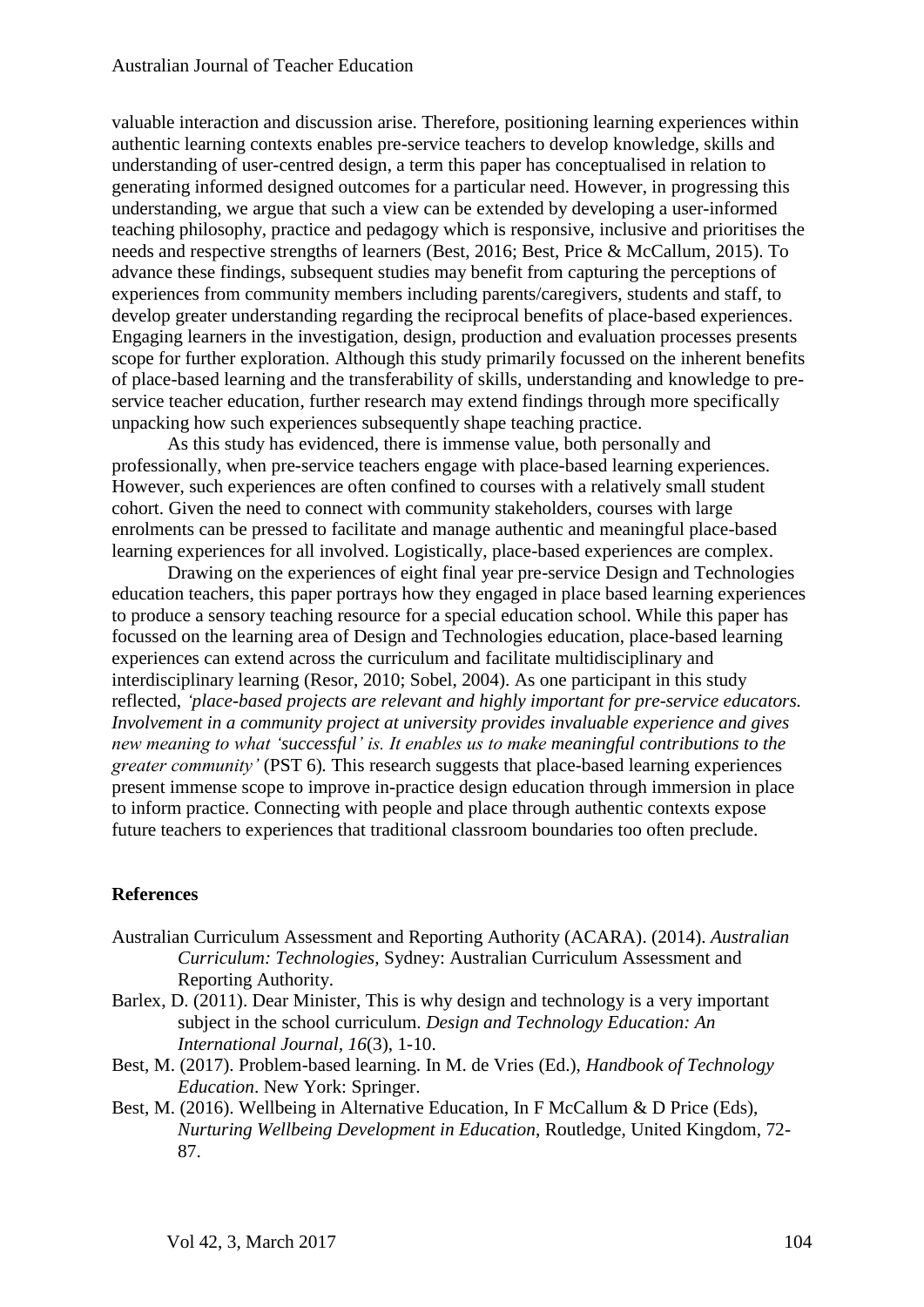- Best, M., & MacGregor, D. (2015). Transitioning Design and Technology Education from physical classrooms to virtual spaces: Implications for pre-service teacher education. *International Journal of Technology and Design Education,* online, 1-13. <https://doi.org/10.1007/s10798-015-9350-z>
- Best, M., Price, D., & McCallum, F. (2015). *'*Go over there and look at the pictures in the book': A case study exploring the relationships between educational marginalisation, social interactions and achievement motivation in an alternative school setting. *International Journal of Inclusive Education, 19*(4), 422 – 434. <https://doi.org/10.1080/13603116.2014.935815>
- Bowers, C. (2006). Transforming environmental education: Making renewal of the cultural and environmental commons the focus of educational reform (revised ed.), retrieved from [https://dlc.dlib.indiana.edu/dlc/bitstream/handle/10535/15/Trans.\\_E.\\_E.pdf?sequenc](https://dlc.dlib.indiana.edu/dlc/bitstream/handle/10535/15/Trans._E._E.pdf?sequence=1)

 $e=1$ 

- Bringle, R. G., & Hatcher, J. A. (1996). Implementing service learning in higher education. *Journal of Higher Education*, *67*, 221-239. <https://doi.org/10.2307/2943981>
- Cohen, L., Manion, L., & Morrison, K. (2007). *Research methods in education* (6th ed.). Oxon, UK: Routledge.
- Dewey, J. (1938). *Experience and Education.* New York, NY: Kappa Delta Pi.
- Dewey, J. (1959). 'School and Society', in M Dworkin (ed), *Dewey on Education.* New York: Teachers College Press.
- Department of Education, Employment and Workplace Relations (DEEWR). (2013). *'Nationally consistent collection of data on school students with disability'*, viewed 24 April 2015, retrieved from [http://deewr.gov.au/nationally-consistent-collection](http://deewr.gov.au/nationally-consistent-collection-data-school-students-disability#foidoc-SRSURDYLMQ)[data-school-students-disability#foidoc-SRSURDYLMQF](http://deewr.gov.au/nationally-consistent-collection-data-school-students-disability#foidoc-SRSURDYLMQ)lorian, L., & Spratt, J. (2013). Enacting inclusion: A framework for interrogating inclusive practice, *European Journal of Special Needs Education,* 28(2), 119-135.
- Gannon, S. (2009). 'Rewriting the 'road to nowhere': Placepedagogies in Western Sydney', *Urban Education*, *44*(5), 608 - 624. <https://doi.org/10.1177/0042085909339377>
- Gillham, B. (2000). *Case Study Research Methods*. London, UK: Continuum.
- Graham, M. (2007). Art, ecology and art education: Locating art education in a critical placebased pedagogy, *Studies in Art Education*, *48*(4), 375-392.
- Gruenewald, D. (2003). The best of both worlds: A critical pedagogy of place, *Educational researcher*, *32*(4), 3-12. <https://doi.org/10.3102/0013189X032004003>
- Gruenewald, D. (2005). Accountability and collaboration: Institutional barriers and strategic pathways for place-based education, *Ethics, Place & Environment*, *8*(3), 261-283. <https://doi.org/10.1080/13668790500348208>
- Gruenewald, D., & Smith, G. (2008). 'Making room for the local', In DA Gruenewald & G Smith (Eds), *Place –based education in the global age: Local diversity.* Lawrence Erlbaum, Mahwah, New Jersey, xiii-xxiii.
- Hourigan, R. (2007). Music majors as paraprofessionals: A study in special needs field experience for preservice music educators. *Contributions to Music Education, 34,* 19-34.
- Lodico, M., D. Spaulding, and K. Voegtle. (2010). *Methods in Educational Research: From Theory to Practice*. 2nd ed. San Francisco, CA: Jossey-Bass.
- MacGregor, D. (2012). Educating for sustainable communities: The value of place-based learning in pre-service teacher education programs, Refereed conference paper presented at Australian Teachers Educators Conference (ATEA), Adelaide, 1st-4th July, 2012.